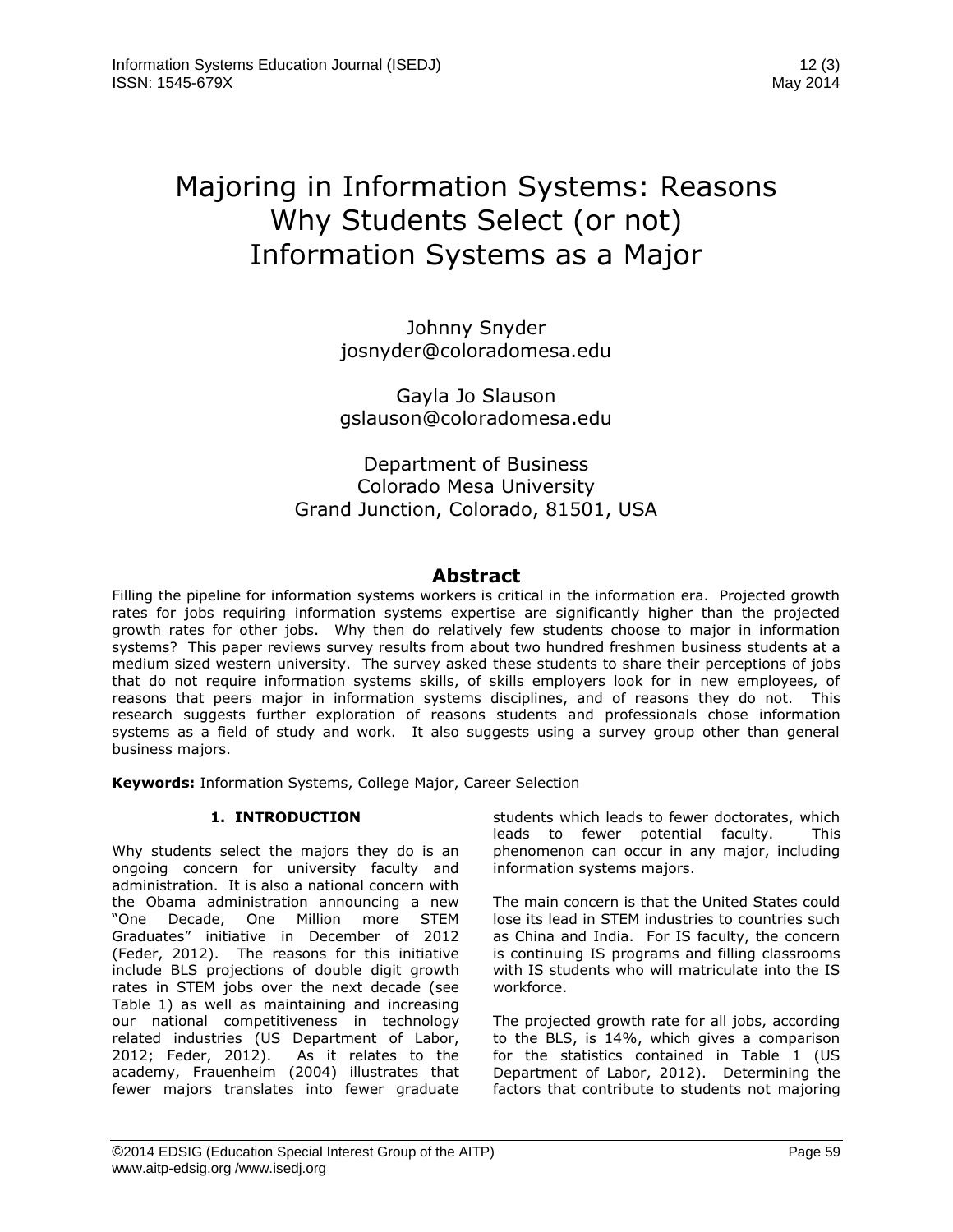in STEM disciplines (IS in particular) has been a thread in the literature for decades. The facets of this research thread will be illustrated in the literature review section.

Table 1

|  |  | BLS statistics related to CIS disciplines |  |
|--|--|-------------------------------------------|--|
|  |  |                                           |  |

| Position                                      | Growth<br>Rate | Employment<br>Change<br>2010-2020 |
|-----------------------------------------------|----------------|-----------------------------------|
| Database<br>Admin.                            | 31%            | 33,900                            |
| Info.<br>Sec.<br>Analyst,<br>Web<br>Developer | 22%            | 65,700                            |
| <b>Network</b><br>Analyst                     | 28%            | 96,600                            |
| Comp<br>System<br>Analyst                     | 22%            | 120,400                           |

(US Department of Labor, 2012)

# **2. LITERATURE REVIEW**

Determining why students are not majoring in IS disciplines has primarily been accomplished with student surveys (Pollacia & Lomerson, 2006; Crampton, Walstrom, & Schamback, 2006; Walstrom, Schamback, Jones, & Crampton, 2008; Kuechler, McLeod, & Simkin, 2009; Downey, McGaughey, & Roach, 2011; Kumar & Kumar, 2013).

Pollacia and Lomerson (2006) reported factors such as too hard, too technical, and would not enjoy the work as reasons why students do not major in IS. Pollacia and Lomerson also reported that students are not receiving adequate or accurate information about IS careers during their high school years.

Crampton, et al. (2006) identified personal interest as the most important factor in major selection. Lower in the rankings came family, teachers, friends, and high school counselors. This survey also measured how informed students were about careers in business disciplines upon completion of high school. The bottom of this list includes computer science, information systems, and logistics/operations.

Walstrom, et al. (2008) verified that students are not aware or only marginally aware of careers in information systems upon completion of high school. This study also determined that factors most influencing IS as a major include personal interest, job prospects and salary while the least influencing factors include guidance counselors and advising centers. Kuechler, et

al. (2009) determined that non-IS majors do not consider themselves to be good with computers and also do not know what information systems are and what IS workers do.

Downey, et al. (2011) identified aptitude and interest as positively correlated with selecting an IS related major. Further, the survey identified influences of parents, friends, family, and high school counselors as the lowest factor in selecting IS as a major. The study by Downey, McGaughey, and Roach (2009) indicates that students major in MIS due to interest in the subject, interest in computers, and high monetary reward. In contrast, the less important factors in deciding to major in MIS include influence of high school teachers and counselors, and influence of family and friends.

In addition to recruiting students into IS disciplines, recruiting female students has been of concern to researchers and educators (Croasdell, McLeod, & Simkin, 2011; Beyer, 2008). Croasdell et al. (2011) found that females major in IS due to core reasons such as personal interest, job outlook, and respect of job position. Contrary to many studies listed in this section, Croasdell et al. also found that the influence of family members positively impacts females as to IS major selection.

Beyer (2008) found that female MIS students were more likely to have had positive role models such as computer teachers in high school. This, once again, points at the secondary school structure in the United States as an area critical to influencing major selection of students in college.

In a survey released by Microsoft (2011), STEM students decided on studying STEM disciplines in secondary school (78%) or before (21%). These students also reported that a class or a teacher sparking their interest in the subject was the top factor in deciding on a STEM major.

# **3. METHODOLOGY**

A survey instrument was developed in the fall semester of 2012 and pilot tested in an introduction to business class. Refinements were made to the survey instrument based on the pilot study and the literature review (see Appendix A). The new survey instrument was then administered to multiple sections of the introduction to business class, in the spring semester of 2013, which is primarily composed of freshmen business students who have not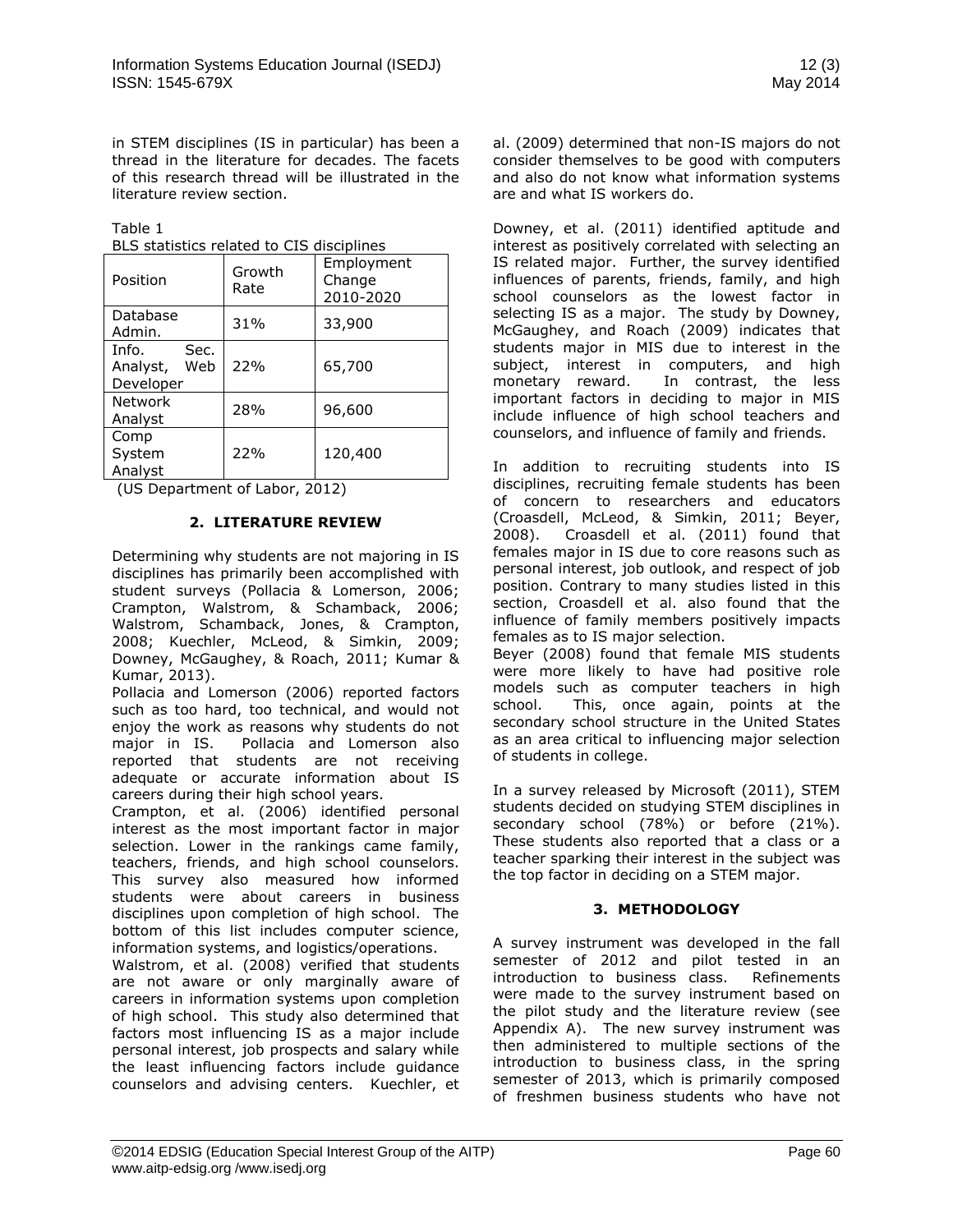settled on their major concentration in the business department. The survey is presented along with an introductory talk about the CIS major in an attempt to stimulate interest in the major. The survey contains two free response questions and four Likert Scale questions. Additionally, basic demographic information was collected for analysis. A total of 202 surveys were collected, six of which were removed due to missing information or incorrectly coded responses. This resulted in an *n* of 196 for this study, with 69 females and 127 males, with an average age of 21.3 years. The average age appears elevated due to the presence of 24 nontraditional students (25 years of age and older) in the classes (Choy, 2002). The survey respondents consisted of 76% freshmen, 18% sophomore, 5% junior, and 1% senior.

#### **4. FINDINGS**

Chart 1

Students' perceptions of jobs that will not require knowledge of computer information systems



The first survey question asked the students to list a position in the business world that will not require any knowledge of computer information systems. This question was designed to stimulate conversation and to get the students

The most frequent response is smartphone, which can be used as a computer and to access the other three technologies (Internet, Google, Wikipedia). Arguably, the smartphone is the one piece of technology that students cannot live without. This is confirmed by every keynote panel at the AITP's National Collegiate Conference, where one skill these technology professionals are looking for is mobile application experience.

Question 3 asks "Which computer skills do employers look for in new employees?" The

Many of these positions are not technology driven, but they still utilize technology. For example, restaurant workers use point of sale systems for ordering, and credit card systems for billing, and many of the other job classifications use technology for communications.

The second question queried the students as to which types of information technology they could not live without in their lives. Chart 2 illustrates their responses.

Chart 2

Technology business students cannot live without

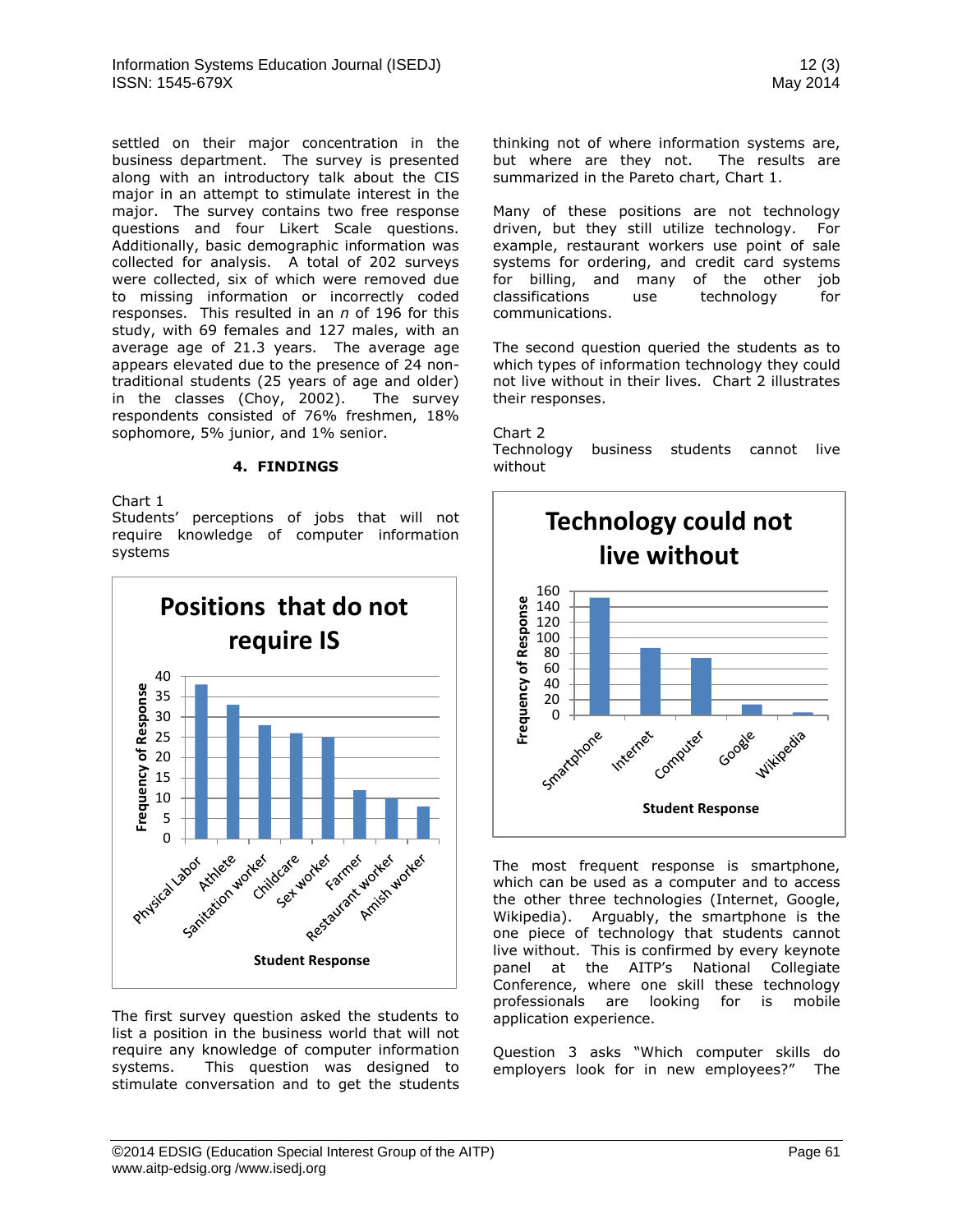responses are listed in Table 2, where  $1 = not$ important and  $5 = \text{very important.}$ 

Table 2 illustrates that students perceive the Internet and the Microsoft Office Suite as the most in demand skills employers are looking for. Lower in importance are local area network skills, collaboration skills, and hardware skills. An ANOVA;  $F(7,1559) = 38.91$ ,  $p < 0.01$ , confirms that hardware skills are rated significantly lower than the other skills.

#### Table 2

| <b>Skill</b>             | <b>Average</b> | <b>Standard</b><br><b>Deviation</b> |
|--------------------------|----------------|-------------------------------------|
| <b>Internet Skills</b>   | 4.5            | 1.0                                 |
| Word Processing          | 4.4            | 0.8                                 |
| Spreadsheet              | 4.3            | 0.8                                 |
| Presentation             | 4.2            | 0.9                                 |
| Database                 | 4.1            | 0.8                                 |
| Local<br>Area<br>Network | 4.1            | 1.0                                 |
| Collaboration            | 3.9            | 1.0                                 |
| Hardware                 | 3.1            | 1.3                                 |

Computer skills employers look for in employees (student perception)

Question 4 asks the students to rate the reasons why their peers major in CIS. The results are in Table 3, where  $1 = \text{not important}$  and  $5 = \text{very}$ important.

Table 3

Why students major in CIS (student perception)

| Reason                                 | Average | <b>Standard</b><br><b>Deviation</b> |
|----------------------------------------|---------|-------------------------------------|
| Personal Interest                      | 4.2     | 1.0                                 |
| Probability<br>of<br>work              | 4.2     | 0.9                                 |
| Salary                                 | 4.1     | 0.8                                 |
| Prestige<br>of<br>profession           | 3.6     | 0.9                                 |
| in<br>Performance<br><b>HS classes</b> | 3.5     | 1.1                                 |
| Parental influence                     | 2.4     | 1.1                                 |
| Friend/teacher<br>influence            | 2.4     | 1.1                                 |

Table 3 yields three groupings of reasons that are statistically different as tested using an ANOVA; F(6, 1357) = 98.35,  $p < 0.01$ . The primary drivers for students to major in IS are personal interest, employment prospects, and salary. Surprisingly, parental influence and friend/teacher influence seem to have little (perceived) impact on students' selection of a major. Both of these results agree with the studies by Crampton, et al. (2006) and Downey, et al. (2011). This survey and others rank teachers as having very little impact on students' selection of a STEM major, contradicting the results of the Microsoft (2011) survey. The difference could be attributed to sample groups. While this survey along with Crampton, et al. (2006) and Downey, et al. (2011) sampled general business students, the Microsoft survey sampled STEM majors.

Question 5 asks the students to rate the reasons their peers do not major in CIS. The results are in Table 4 where  $1 = \text{not important}$  and  $5 = \text{very}$ important.

#### Table 4

Why students do not major in CIS (student perception)

| Reason                                                          | <b>Average</b> | <b>Standard</b><br><b>Deviation</b> |
|-----------------------------------------------------------------|----------------|-------------------------------------|
| Not their career<br>choice                                      | 4.4            | 1.0                                 |
| Not interesting,<br>hard,<br>too<br>mathematics<br>requirements | 4.1            | 1.1                                 |
| Career<br>opportunities                                         | 3.0            | 1.2                                 |
| Financial<br>considerations                                     | 3.0            | 1.1                                 |
| IS.<br>Image of<br>worker                                       | 2.9            | 1.1                                 |
| Parental influence                                              | 2.6            | 1.2                                 |
| Friend/teacher<br>influence                                     | 2.4            | 1.1                                 |

Table 4 also yielded three groupings of reasons why students do not major in IS. Again, an ANOVA was used to determine these differences.  $F(6, 1354) = 80.76$ ,  $p < 0.01$ . The most important factors for not majoring in IS appear to be personal interest and mathematics requirements. In a less important position are career opportunities, financial concerns, and the image of the IS worker. Confirming the results of the previous question (Table 3) parental influence and friend/teacher influence are rated as the least important reasons. These results agree with the study by Pollacia and Lomerson (2006).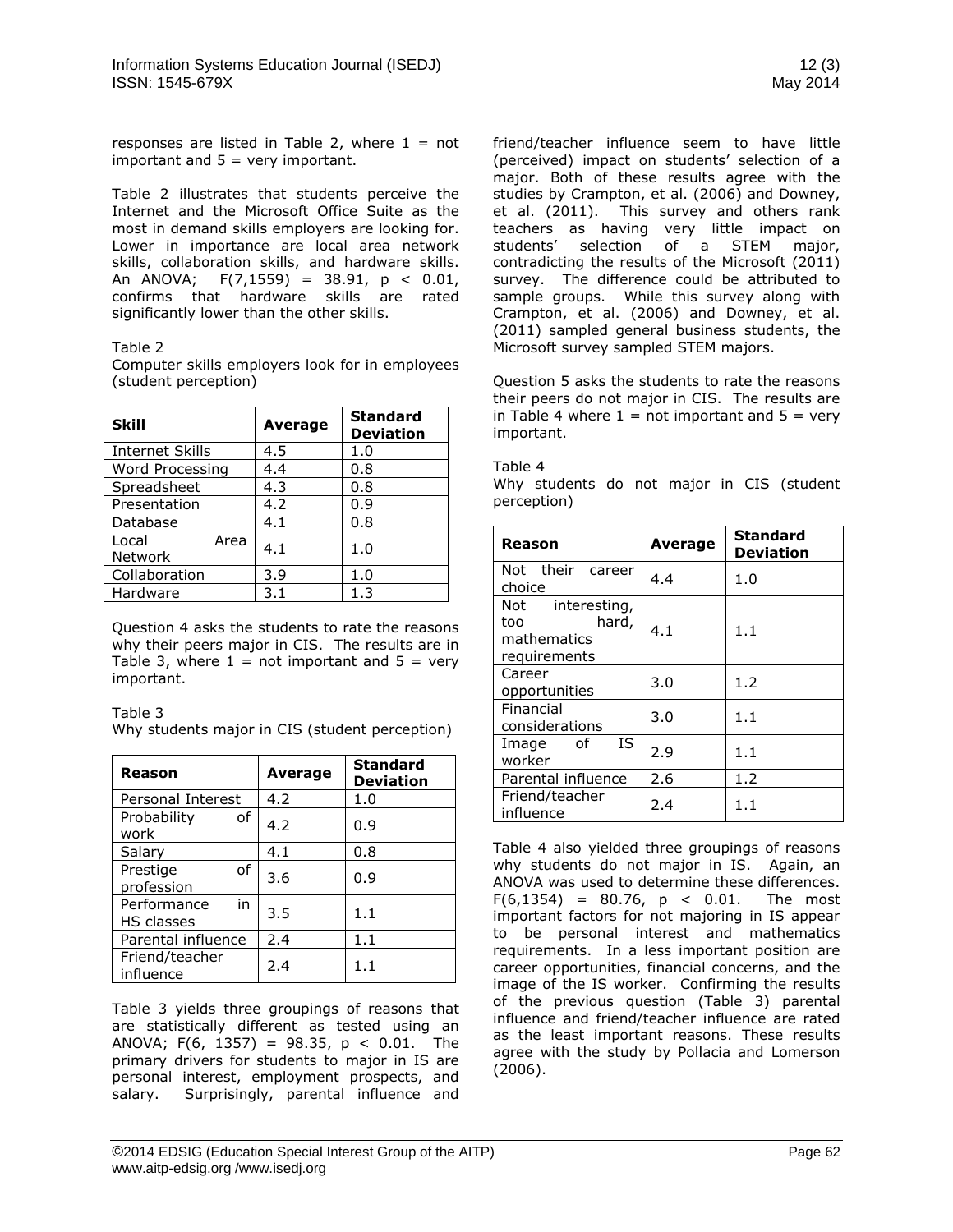The final question asked of the survey group is one of awareness of business careers. This question asks the students if they were informed about various careers while in high school. The results are presented in Table 5, where  $1 = not$ informed and  $5 =$  completely informed.

Table 5 yields two groupings, awareness of management, finance/economics, and marketing, careers and awareness of accounting and CIS careers. Students seem to be uninformed, in general, about all business careers according to the average ratings, but particularly uninformed about accounting and CIS careers. These results confirm those reported by Walstrom, et al. (2008) and reinforce the perception that students are uninformed about IS disciplines when completing high school.

Table 5

| Students' knowledge of careers (self-reported) |  |
|------------------------------------------------|--|
|------------------------------------------------|--|

| Career                                 | Average | <b>Standard</b><br><b>Deviation</b> |
|----------------------------------------|---------|-------------------------------------|
| Management                             | 2.9     | 1.3                                 |
| Finance/Economics                      | 2.8     | 1.4                                 |
| Marketing                              | 2.7     | 1.3                                 |
| Accounting                             | 2.5     | 1.3                                 |
| Computer<br><b>Information Systems</b> | 2.3     | 1.3                                 |

Comparing responses by gender it is found that in four categories there are statistical differences in how males and females responded. These results are presented in Table 6, where  $1 = not$ important and  $5 = \text{very important.}$ 

# Table 6

Statistical differences between genders

| Category                           | Average | <b>Male Female</b> | t-test<br>statistic | p-<br>value |  |
|------------------------------------|---------|--------------------|---------------------|-------------|--|
| Local<br>area<br>network<br>skills | 3.94    | 3.10<br>4.38       |                     | <<br>0.01   |  |
| Hardware<br>skills                 | 2.92    | 3.48               | 2.87                | <<br>0.01   |  |
| Salary                             | 4.00    | 4.29               | 2.30                | <<br>0.05   |  |
| Prestige<br>of<br>profession       | 3.51    | 3.75               | 1.73                | ✓<br>0.10   |  |

In the categories where gender differences are statistically different, females consistently rated the job skill or reason for majoring in information systems higher than the males in the survey group. This could lead to the observation that females believe that more job skills will make a job seeker more employable and that females pursue salary and prestigious positions more than males.

## **5. CONCLUSIONS**

Our study verifies what many other studies over the last decade have pointed out. Students major in IS fields due to personal interest, employment outlook, and salary levels. The employment outlook is positive and salary levels are good, so this leaves personal interest as the variable to study. Personal interest can be stimulated by parent and teacher contact, however, many studies show that students rate these contacts as low level factors on selecting a major. This result could be influenced by sample selection, so IS majors should be surveyed as to why they selected their major and conclusions about why students do not major in IS can be studied from the current sample.

This study and others (Pollacia & Lomerson, 2006; Walstrom, et al., 2008; Downey, McGaughey & Roach, 2009) suggest that university departments must increase their presence in area high schools in order to recruit interested students into IS disciplines. However, attacking this problem in high schools might be too late to stimulate interest in IS disciplines. Starting technology clubs in elementary or middle school could stimulate interest, as well as having technologically savvy teachers in the classroom. Both of these proposals require commitment from university IS departments and departmental personnel.

Stimulating personal interest in IS careers and the field in general is another approach to filling the IS pipeline with qualified workers. This research suggests further study on determining when personal interest is developed in IS careers and how to positively affect this interest. This proposed study could survey IS professionals and IS students to determine baseline personal interest variables which could indicate when and how to stimulate personal interest in the IS field.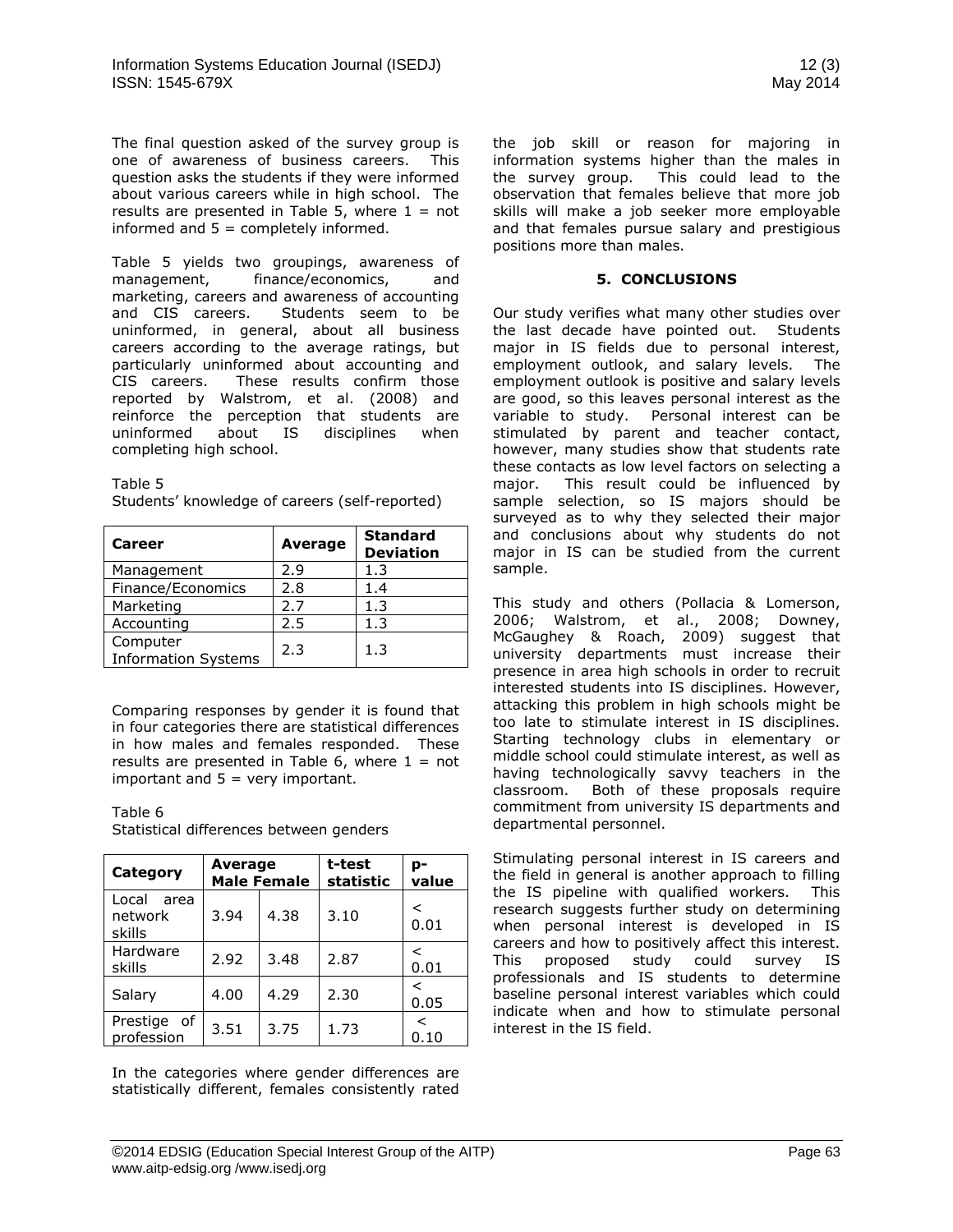## **6. REFERENCES**

- Beyer, S. (2008). Gender differences and intragender differences among management information systems students. *Journal of Information Systems Education*, 19(3), p. 301-310.
- Choy, S. (2002). Nontraditional undergraduates. National Center for Education Statistics. Retrieved from: <https://nces.ed.gov/pubs2002/2002012.pdf>
- Croasdell, D., McLeod, A., & Simkin, M. (2011). Why don't more women major in information systems? *Information Technology and People*, 24(2), p. 158-183.
- Crampton, W., Walstrom, K, & Schamback, T. (2006). Factors influencing major selection by college of business majors. Issues in Information Systems, VII(1), p. 226-230.
- Downey, J., McGaughey, R., & Roach, D. (2009). MIS versus computer science: an empirical comparison of the influences on the students' choice of major. *Journal of Information Systems Education*, 20(3), p. 357-368.
- Downey, J., McGaughey, R., & Roach, D. (2011). Attitudes and influences toward choosing a business major: The case of information systems. Journal of Information Technology Education, 10, p. 231-251.
- Feder, M. (2012). One decade, one million more STEM graduates. Retrieved from: [http://www.whitehouse.gov/blog/2012/12/1](http://www.whitehouse.gov/blog/2012/12/18/one-decade-one-million-more-stem-graduates) [8/one-decade-one-million-more-stem](http://www.whitehouse.gov/blog/2012/12/18/one-decade-one-million-more-stem-graduates)[graduates.](http://www.whitehouse.gov/blog/2012/12/18/one-decade-one-million-more-stem-graduates)
- Frauenheim, E. (2004). Students saying no to computer science. Retrieved from: [http://news.cnet.com/Students-saying-no](http://news.cnet.com/Students-saying-no-to-computer-science/2100-1022_3-5306096.html)[to-computer-science/2100-1022\\_3-](http://news.cnet.com/Students-saying-no-to-computer-science/2100-1022_3-5306096.html) [5306096.html](http://news.cnet.com/Students-saying-no-to-computer-science/2100-1022_3-5306096.html)
- Kuechler, W., McLeod, A., & Simkin, M. (2009). Filling the pipeline for IS professionals: What can IS faculty do? *Journal of Information Systems Education*, 18(1), p. 407-415.
- Kumar, A. & Kumar, P. (2013). An examination of factors influencing students selection of business majors using TRA framework. *Decision Sciences*, 11(1), p. 77-105.
- Microsoft. (2011). Microsoft releases national survey findings on how to inspire the next generation of doctors, scientists, software developers and engineers. Retrieved from: [https://www.microsoft.com/en](https://www.microsoft.com/en-us/news/press/2011/sep11/09-07MSSTEMSurveyPR.aspx)[us/news/press/2011/sep11/09-](https://www.microsoft.com/en-us/news/press/2011/sep11/09-07MSSTEMSurveyPR.aspx) [07MSSTEMSurveyPR.aspx](https://www.microsoft.com/en-us/news/press/2011/sep11/09-07MSSTEMSurveyPR.aspx)
- Pollacia, L. & Lomerson, W. (2006). Analysis of factors affecting declining CIS enrollment. *Issues in Information Systems*, VII(1), p. 220-225.
- US Department of Labor. (2012). Occupational outlook handbook. Retrieved from: [http://www.bls.gov/OOH/computer-and](http://www.bls.gov/OOH/computer-and-inforrmation-technology/home.htm)[inforrmation-technology/home.htm](http://www.bls.gov/OOH/computer-and-inforrmation-technology/home.htm)
- Walstrom, K, Schamback, T., Jones, K., & Crampton, W. (2008). Why are students not majoring in information systems? Journal of Information Systems Education, 19(1), p. 43-54.

# **Editor's Note:**

*This paper was selected for inclusion in the journal as a ISECON 2013 Distinguished Paper. The acceptance rate is typically 7% for this category of paper based on blind reviews from six or more peers including three or more former best papers authors who did not submit a paper in 2013.*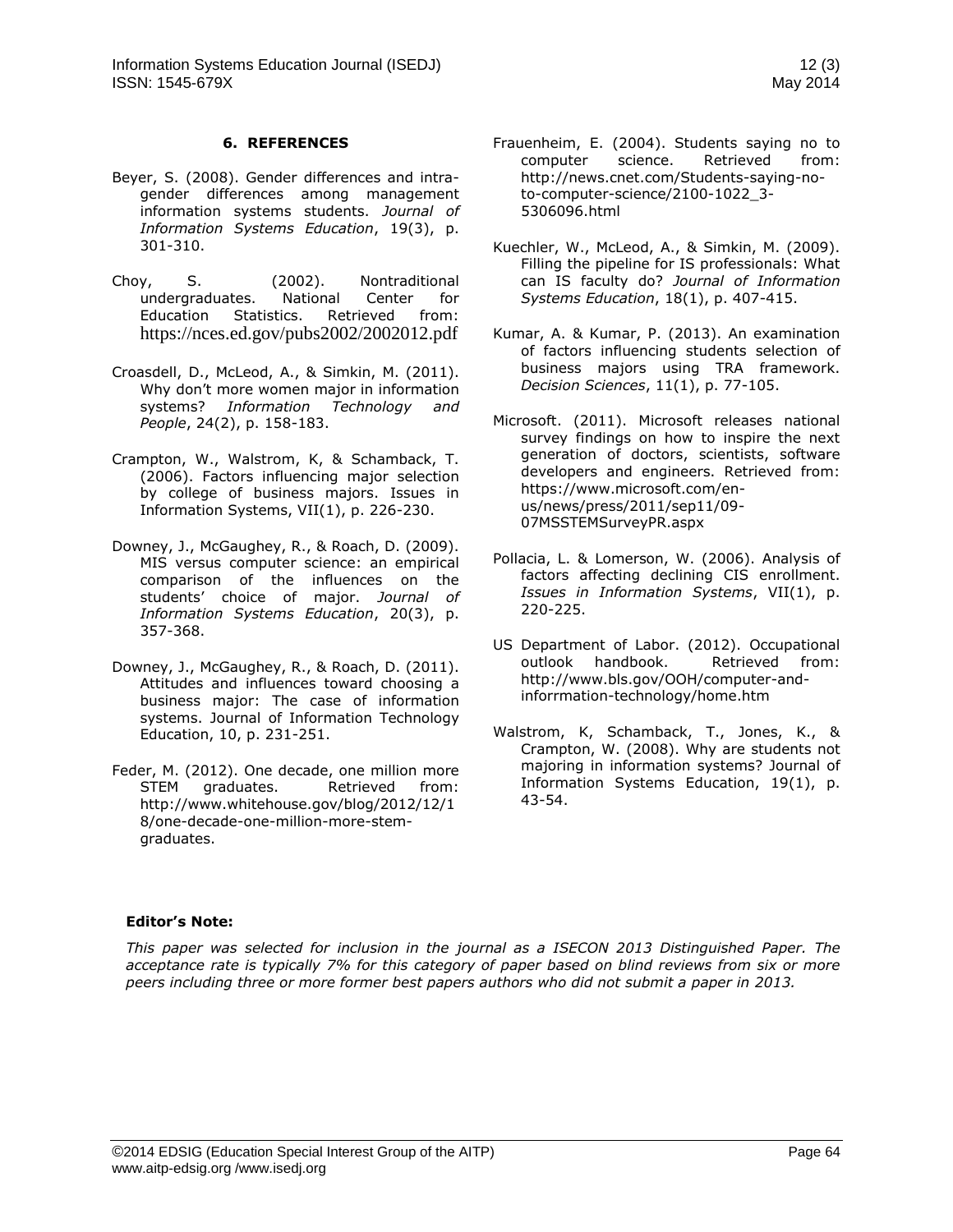# **Appendix A**

# Computer Information Systems – A Degree for the  $21<sup>st</sup>$  Century

- 1. List two positions in the business world that will not require any knowledge of computer information systems.
	- a.
	- b.
- 2. List two types of information technology that you could not live without in your personal life.
	- a.
	- b.
- 3. What kind of computer skills do you think that employers look for in new employees? Please

|  |  |  |  | rate each skill according to the scale: $1 = not$ important, 2, 3, 4, $5 = very$ important |  |
|--|--|--|--|--------------------------------------------------------------------------------------------|--|

| Presentation Skills (such as PowerPoint)                                   |
|----------------------------------------------------------------------------|
| Word Processing Skills (such as Word)                                      |
| Spreadsheet Skills (such as Excel)                                         |
| Database Skills (such as Access)                                           |
| Internet Skills (such as searching and information gathering)              |
| Local Area Network Skills (such as navigating the H:, K:, and F: drives)   |
| Collaboration Skills (such as Google Docs or Microsoft 365)                |
| Hardware Skills (such as replacing hard drives or network interface cards) |
| Other Skills please list:                                                  |

4. Why do you think students major in computer information systems? Please rate each reason according to the scale:  $1 = \text{not important}$ ,  $2$ ,  $3$ ,  $4$ ,  $5 = \text{very important}$ 

| cording to the search $1 - \text{not imp}$ matrix, $\omega$ , $\omega$ , $\tau$ , $\omega - \text{ref}$ matrix |
|----------------------------------------------------------------------------------------------------------------|
| Personal interest – technology is cool                                                                         |
| Probability of working in field after graduation                                                               |
| $Salary - starting$ and long-term                                                                              |
| Prestige of profession                                                                                         |
| Parents influenced choice of major                                                                             |
| Friends or teachers influenced choice of major                                                                 |
| Performance in high school courses – technology studies are easy for them                                      |
| Other reasons:                                                                                                 |

5. Why do you think students do not major in computer information systems? Please rate each normal property of the spale  $1$  and important  $2\frac{3}{4}$  for non-important reason according to the scale:  $1 = \text{not}$  important,  $2\overline{3}$ ,  $3\overline{4}$ ,  $5 = \text{very}$  important

| ason according to the scale: $1 = \text{not important}, \quad 2, \quad 3, \quad 4, \quad 5 = \text{very important}$ |
|---------------------------------------------------------------------------------------------------------------------|
| Not what they wanted to do for a career                                                                             |
| Career opportunities                                                                                                |
| Financial considerations – salary, benefits                                                                         |
| Image of the information system worker                                                                              |
| Parents influenced choice of major                                                                                  |
| Friends or teachers influenced choice of major                                                                      |
| Subject not interesting, subject matter too hard, mathematics requirements                                          |
| Other reasons:                                                                                                      |

6. Demographic questions. Please circle or fill in the blank.